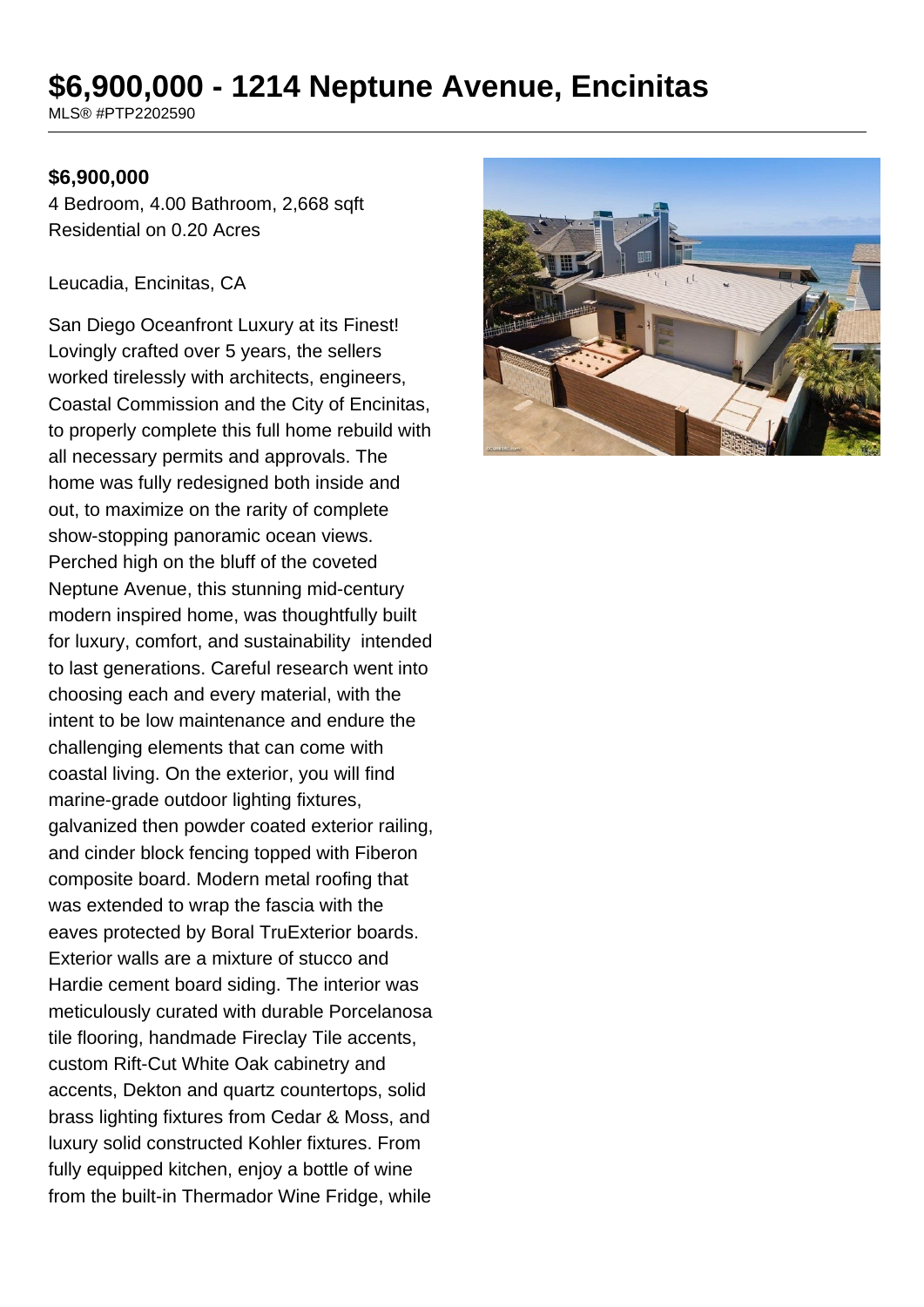sitting at the oversized kitchen island booth or slide the glass doors open to access the vie

Built in 2020

# **Essential Information**

| MLS®#                 | PTP2202590         |
|-----------------------|--------------------|
| Price                 | \$6,900,000        |
| <b>Sold Price</b>     | \$7,705,000        |
| Bedrooms              | 4                  |
| Bathrooms             | 4.00               |
| <b>Full Baths</b>     | 4                  |
| <b>Square Footage</b> | 2,668              |
| Acres                 | 0.20               |
| <b>Year Built</b>     | 2020               |
| <b>Type</b>           | <b>Residential</b> |
| Sub-Type              | Detached           |
| Status                | SOLD               |

# **Community Information**

| <b>Address</b> | 1214 Neptune Avenue |
|----------------|---------------------|
| Area           | ENCINITAS (92024)   |
| Subdivision    | Leucadia            |
| City           | Encinitas           |
| County         | San Diego           |
| <b>State</b>   | СA                  |
| Zip Code       | 92024               |

# **Amenities**

| <b>Utilities</b> | Gas, Washer Hookup, Gas & Electric Dryer HU |
|------------------|---------------------------------------------|
| # of Garages     |                                             |
| View             | Ocean, Panoramic, Bluff, Coastline          |
| Pool             | N/K                                         |

# **Interior**

| Heating           | <b>Forced Air Unit</b>             |
|-------------------|------------------------------------|
| Cooling           | <b>Central Forced Air</b>          |
| Fireplace         | Yes                                |
| <b>Fireplaces</b> | FP in Living Room, Gas, Decorative |